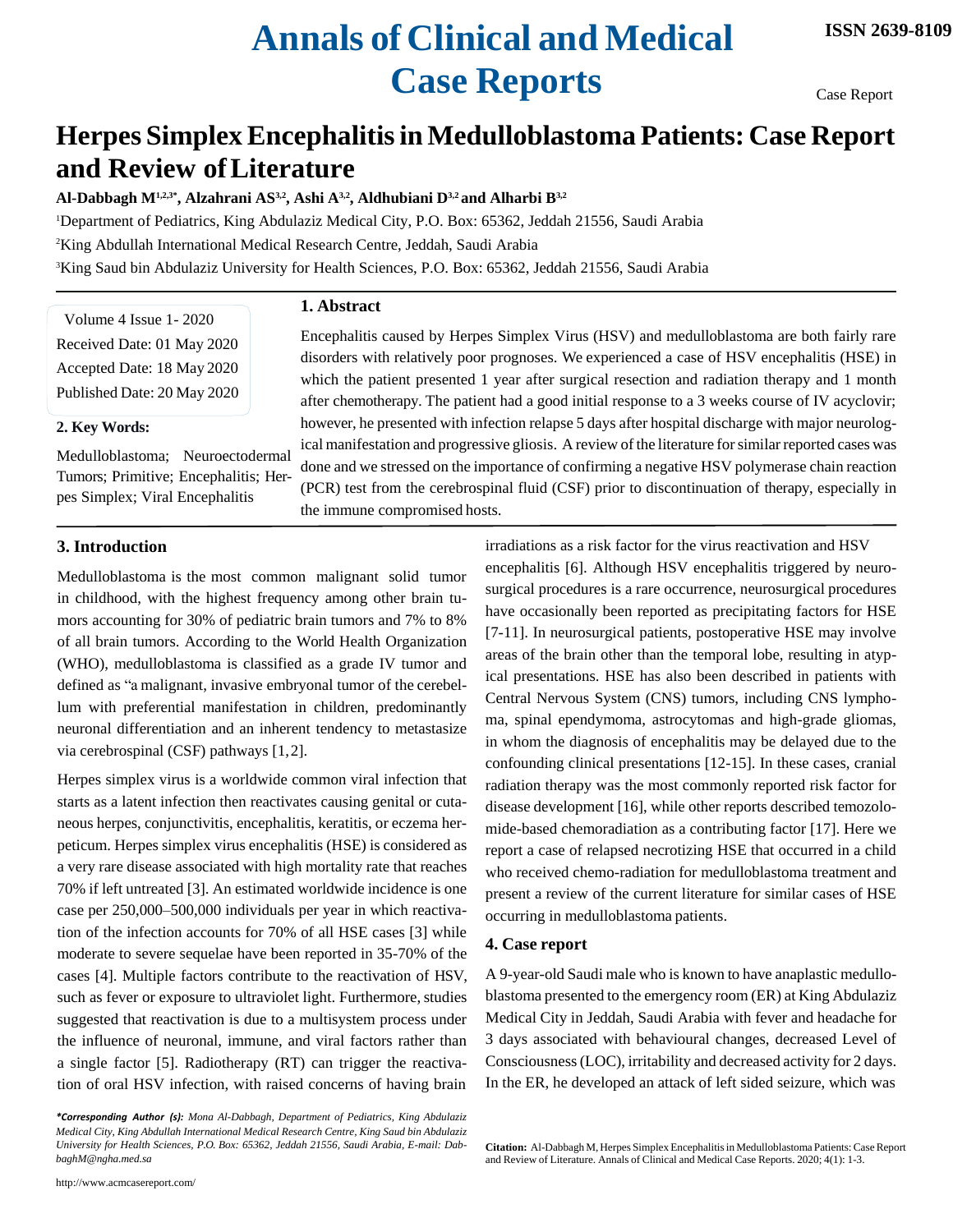aborted with Lorazepam. The patient had a history of posterior medulloblastoma with hydrocephalus diagnosed one year prior to his presentation. The patient underwent total gross resection with Ventriculo-peritoneal (VP) shunt insertion and RT followed by chemotherapy 10 months after (1 month prior to presentation) including cisplatin, cyclophosphamide, etoposide, cis-retinoic acid and vincristine. He developed several complications following his treatment, which included febrile neutropenia, fungal sinusitis and one episode of VP shunt infection, which were all treated successfully. Additionally, he was known to have a seizure disorder for which he was receiving levetiracetam. On examination in the ER, his temperature was 38<sup>o</sup>C, pulse 120 bpm, blood pressure 99/63 mmHg, respiratory rate 30 breaths/min. The patient looked dehydrated. ENT, chest, abdomen, and CVS examinations were unremarkable. Neurologically, he has a VP shunt which was working well; he was disoriented and agitated. Lab investigations were as follows: WBC 4.9 x109/L, haemoglobin 11.5 g/dL, neutrophil 3.6, platelet 127 x109/L. Electrolytes were normal with phosphate 1.6 mmol/L, calcium 2.4 mmol/L, magnesium 0.9mmol/L.

A brain Magnetic Resonance Imaging (MRI) was performed and demonstrated abnormal diffuse increased signal intensity at T2 involving the right supramarginal gyrus, insular/subinsular regions, hippocampal and parahippocampal regions, orbital gyrus, cingulate gyrus and the right thalamus. It is also involving the left cingulate gyrus and left hippocampus. These areas were associated with scattered abnormal leptomeningeal enhancement that was highly suggestive of bilateral HSV encephalitis (Figure 1). After that, the patient was admitted with clinical suspicion of HSV encephalitis, and was started empirically on intravenous (IV) acyclovir at a dose of 10 mg/kg every 8 hours. The diagnosis of HSE was confirmed by detection of HSV in cerebrospinal fluid (CSF) molecular testing that came back 2 weeks after. IV acyclovir was discontinued afterward 3 weeks after clinicalimprovement.

Five days after discharge, the patient presented back to the ER, with a fever of 38ᴼC, decreased LOC and status epilepticus. He was admitted as a case of relapsed HSE and was restarted on IV acyclovir. Additionally, the patient was started on ceftriaxone, vancomycin and voriconazole. A brain CT was done and showed multiple gliosis and brain MRI showed the same picture of HSE. Several days later, the CSF results returned back positive for HSV again.

The patient's neurological condition deteriorated and developed respiratory distress with irregular breathing. A repeat MRI showed progressive gliosis (Figure 2) and a decision was made to keep the patient with limited code. Days afterwards, the patient started to improve and regain some of his consciousness. His fever had subsided; therefore, ceftriaxone was discontinued. Another CSF sample for HSV was drawn and was negative, so it was decided for him to be switched to oral acyclovir 400 mg every 6 hours for 6weeks

and was discharged home. Later on, he was seen for follow-up in the outpatient clinic and was doing fine with permanent neurological deficits in the form of left hemiplegia and pseudo-bulbar palsy that remained after 3 years offollow-up.



Figure 1: A brain MRI demonstrating abnormal diffuse increased signal intensity at T2 involving the right supramarginal gyrus, insular/subinsular regions, hippocampal and parahippocampal regions, orbital gyrus, cingulate gyrus the right thalamus. It is also involving the left cingulate gyrus and left hippocampus. These areas were associated with scattered abnormal leptomeningeal enhancement.



**Figure 2:** Brain MRI obtained upon symptom relapse demonstrating diffuse parenchymal edema involving most of the right cerebral hemisphere with new involvement mainly the cortex of the right frontal lobe, as well as the diffuse involvement of the right parietal and occipital lobes with persistent extensive involvement of the temporal lobe in the right side. Mild similar changes involve the left temporal lobe with new cortical edema and swelling with increase T2 signal intensity at the left peri insular gyrus. Also identified the interval development of abnormal high T2 signal intensity of the right caudate lentiform nucleus, as well as the right thalamus with newly identified diffusion restriction involving the right frontal parietal occipital lobes, as well as the right caudate lentiform nucleus and the right thalamus. Also new diffusion restriction changes seen at the left peri insular gyrus changesdemonstrating loss of gray white matter differentiation. Hemorrhagic changes are also noted in the hippocampal region of the right temporal lobe.

## **5. Discussion**

Very few reports have described HSE cases in patients with medulloblastoma. (Table 1) summarizes the two reported cases in addition to our current case. In addition to these reports, HSE had been reported in other types of brain tumors[12-15].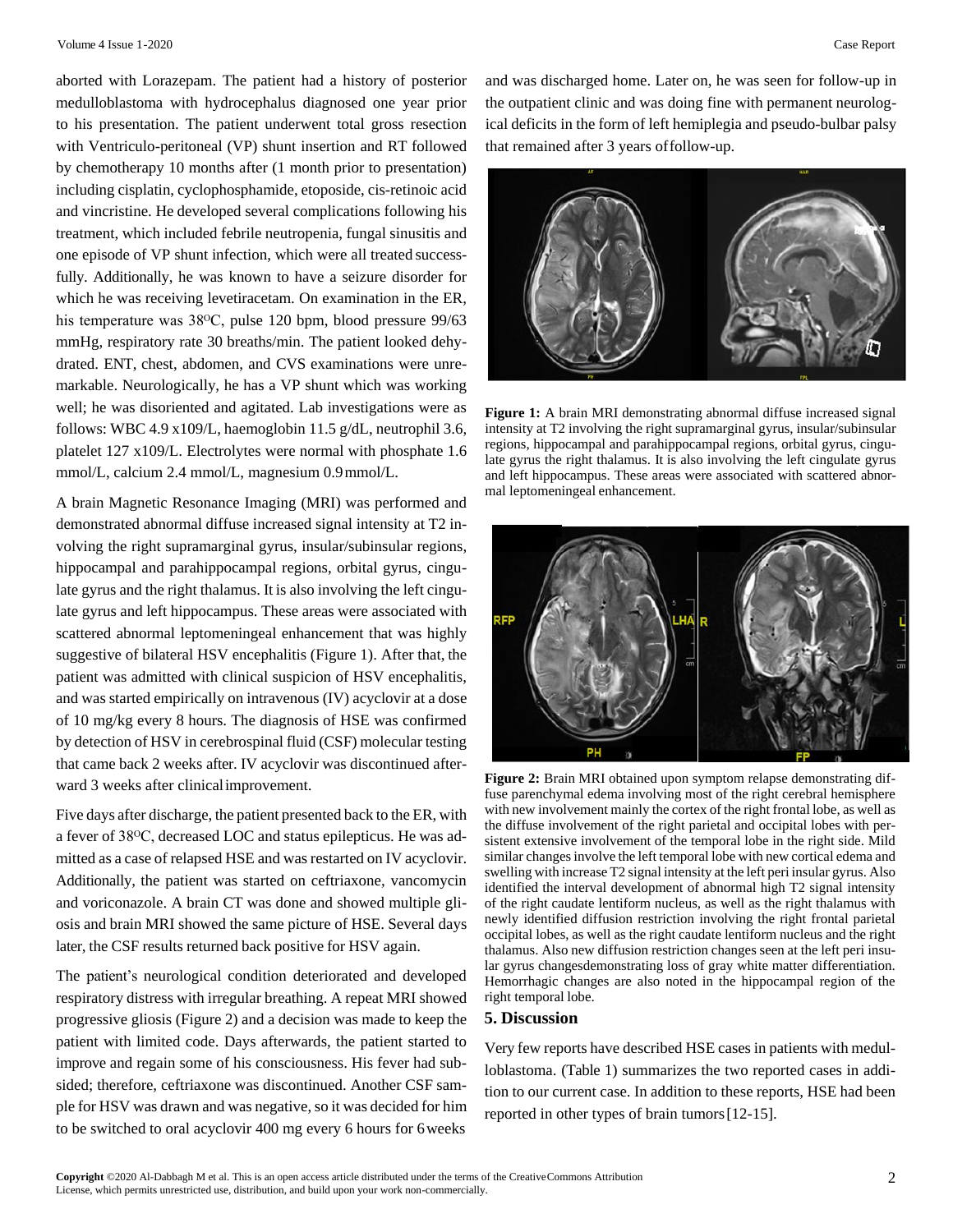**Table 1:** A summary table of the reported cases of medulloblastoma and HSV encephalitis

| Author,<br>Year    | Age          | Gender       | Diagnosis       | Procedure                                                                                                                                  | Chemotherapy                                                                        | Radiotherapy                                                                                                      | Symptoms<br>of HSE                                              | Time to HSE<br>symptoms                                      | <b>Steroids</b>                     | <b>HSV</b> treatment<br>(treatment duration)                                                        | Outcome                                                                                                |
|--------------------|--------------|--------------|-----------------|--------------------------------------------------------------------------------------------------------------------------------------------|-------------------------------------------------------------------------------------|-------------------------------------------------------------------------------------------------------------------|-----------------------------------------------------------------|--------------------------------------------------------------|-------------------------------------|-----------------------------------------------------------------------------------------------------|--------------------------------------------------------------------------------------------------------|
| Malloy,<br>2000(6) | 22           | Female       | Medulloblastoma | Craniotomy with<br>complete resection                                                                                                      | Yes, given after disease<br>recurrence (carboplatin,<br>and Cyclophosphamide)       | Yes (postoperative<br>radical craniospinal<br>RT. Then received y<br>stereotactic RT after<br>disease recurrence) | Acute<br>confusion                                              | 3 weeks post-RT<br>for recurrent<br>medulloblastoma          | Yes, after<br>disease<br>recurrence | None<br>As the diagnosis was<br>made post-mortem                                                    | Death                                                                                                  |
| Saran,<br>2008(18) | Not<br>known | Not<br>known |                 | Complete resection<br>craniospinal RT initially.<br>Then after tumor relapse<br>the patient underwent<br>partial resection of the<br>tumor | Yes, given after disease<br>recurrence (carboplatin,<br>and Cyclophosphamide)       | Yes, SCRT                                                                                                         | Not known                                                       | 3 weeks after<br><b>SCRTfor recurrent</b><br>medulloblastoma | Not known                           | <b>TVOIIC</b><br>As the diagnosis was<br>made post-mortem                                           | Death                                                                                                  |
| Present<br>case    | $\mathbf Q$  | Male         |                 | Total gross resection                                                                                                                      | Cisplatin,<br>cyclophosphamide,<br>etoposide, cis retinoic<br>acid, and vincristine | Yes                                                                                                               | <b>Status</b><br>epilepticus,<br>decreased<br>LOC. and<br>fever | 1 year after the end<br>of chemo-radiation                   | None                                | IV Acyclovir for 3<br>weeks, complicated<br>by infection<br>relapse 5 days after<br>discontinuation | <b>Relapsed HSE</b><br>initially. Survived<br>afterwards with<br>permanent<br>neurological<br>sequelae |

In our case, the patient underwent complete resection of the medulloblastoma followed by radiation therapy. One month after chemotherapy, he developed HSE and was treated with acyclovir for total 3 weeks with good clinical recovery; however, lumbar tap was not repeated as the test is not available in house and the decision for discontinuation was made based on clinical assessment. Unfortunately, relapse of the infection happened soon after being discharged, which resulted in significant consequences and neurological sequelae.

HSE in medulloblastoma, to our knowledge, was reported in two cases in the literature and both cases occurred after chemo-radiation [6, 18]. In the first case reported by Molloy S et al, a 22-yearold lady presented with confusion 3 weeks after receiving stereotactic RT with adjunctive chemotherapy and steroids for treatment of medulloblastoma recurrence. Her clinical condition deteriorated rapidly afterwards and died 15 days after admission. Post-mortem HSV polymerase chain reaction (PCR) tests on brain tissue revealed presence of HSV [6]. The second case was reported by Saran et al. among a series of 13 other cases of recurrent medulloblastoma treated with stereotactic conformal external beam radiotherapy (SCRT) [18]. This case developed clinical deterioration 3 weeks following SCRT and postmortem examination confirmed HSE and progressive medulloblastoma [18].

Reactivation of oral HSV during chemo-radiotherapy is a very well recognized setup of the virus given the established viral latency and opportunism [19, 20]; however, HSE encephalitis is not more common in immunocompromised compared to healthy hosts, and thus relapses of HSE is even more unusual to happen and had been very rarely reported in these patients [17,21].

The cause of HSE relapse is not very clear; some studies attributed it to ongoing viral replication. On the other hand, Dannett et al, explained in 5 cases of relapsed HSE that the cause of relapse was not due to active viral replication and expounded it to an on-going immune-mediated and inflammatory reaction to the infection [22]. One possible explanation of relapse in our case would be the severe state of immunosuppression where immunity is unable to overcome the infection despite proper therapy. Another possible explanation would be related to inadequate dose/duration of therapy. Otherwise, this could be due to be the development of acyclovir resistance in the settings of immunosuppression. However, this explanation is not very well justified, given that our case responded clinically to acyclovir after the resumption of the same dose of therapy. Unfortunately, at that time, major neurological damage had already occurred.

The initial clinical trials on Acyclovir duration in HSV encephalitis suggested 10 days of therapy [23, 24]. However, and given the high rate of relapse rate with such duration, further recommendations advised for extending the duration to 14-21 days [25-31]. Some experts suggest confirming a negative CSF PCR result at the end of therapy especially in cases that lack appropriate clinical response, and advise for guiding the duration of antiviral therapy based on confirmed negative tests [27, 32]. This approach is even advocated by the British Neurologists and British Pediatric Allergy, Immunology and Infectious Diseases Group and adds an additional recommendation of at least 21 days of acyclovir treatment in the immunocompromised population [29].

#### **6. Conclusion**

HSE appears as a significant cause of morbidity and mortality in immunocompromised patients. These patients in particular are at considerable risk of HSE relapse, thus extended duration of IV acyclovir therapy guided by CSF examination and confirmed negative HSV PCR is advocated.

#### **References**

- 1. Quinlan A, Rizzolo D. Understanding [medulloblastoma.](https://pubmed.ncbi.nlm.nih.gov/28953021/) J Am Aca[d](https://pubmed.ncbi.nlm.nih.gov/28953021/) Physician Assist. 2017; 30:30-6.
- 2. Louis DN, Ohgaki H, Wiestler OD, [Cavenee](https://www.ncbi.nlm.nih.gov/pmc/articles/PMC1929165/) WK, Burger PC, Jouve[t](https://www.ncbi.nlm.nih.gov/pmc/articles/PMC1929165/) A, et al. The 2007 WHO Classification of Tumours of the Centra[l](https://www.ncbi.nlm.nih.gov/pmc/articles/PMC1929165/) Nervous System. Acta [Neuropathol.](https://www.ncbi.nlm.nih.gov/pmc/articles/PMC1929165/) 2007; 114: 97–109.
- 3. [Gnann J, Whitley R. Herpes Simplex Encephalitis: an Update. Cur](https://pubmed.ncbi.nlm.nih.gov/28251511/)rent Infectious Disease Reports. 2017; 19: 13.
- 4. [De Tiège X, Rozenberg F, Héron B. The spectrum of herpessimplex](https://pubmed.ncbi.nlm.nih.gov/17870623/)